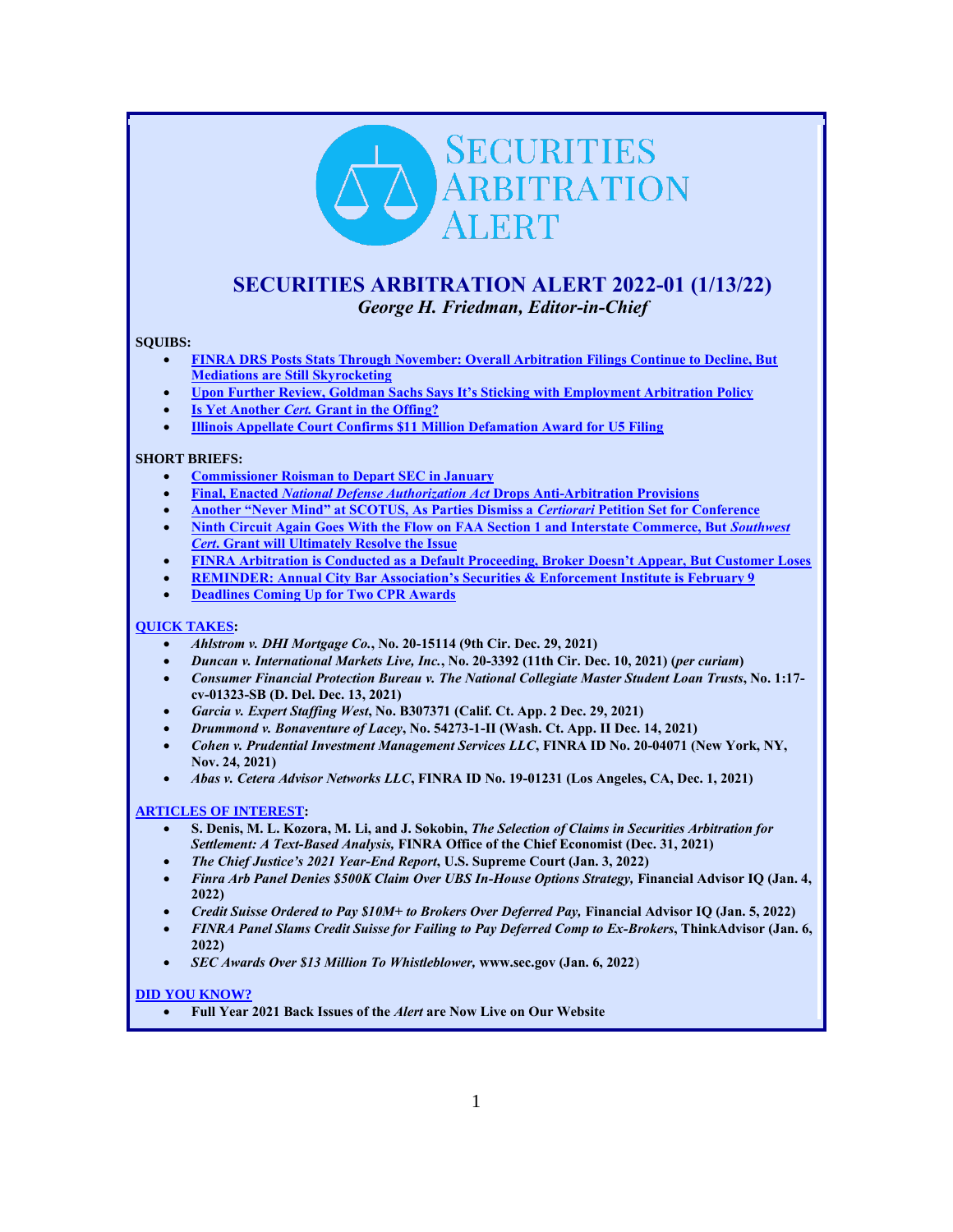# **WE ARE WE ARE BACK: SO MUCH HAPPENING, INCLUDING A NEW**

**FEATURE ARTICLE!** *We are back after a two-week year-end break, and the news, court decisions, articles, and Awards have been piling up in our absence. So, this issue is a bit heftier than usual. For those who missed it during the holiday rush, we wrapped up 2021 with a new feature article,* [After a Lull in 2021, a Busy Year Ahead Arbitration](https://www.secarbalert.com/blog/after-a-lull-in-2021-a-busy-year-ahead-arbitration-wise-for-scotus/)[wise for SCOTUS,](https://www.secarbalert.com/blog/after-a-lull-in-2021-a-busy-year-ahead-arbitration-wise-for-scotus/) *by the* Alert*'s publisher and Editor-in-Chief, George Friedman. In it, he reviews the four arbitration-centric cases the Supreme Court has decided to review this Term – a first – as well as a fifth case where oral argument has been concluded and a decision is pending. Also, during our break we posted all [2021 back issues](https://secarbalert.com/wp-content/uploads/2021/12/SAA-Back-Issues-2021-FULL-YEAR.pdf) of the* Alert*. And we have our usual collection of Squibs, Short Briefs, Quick Takes, and Articles of Interest. In other words, a jam-packed new issue of the* Alert*! [return to top](#page-0-0)*

# *SQUIBS: IN-DEPTH ANALYSIS*

<span id="page-1-0"></span>**FINRA DRS POSTS STATS THROUGH NOVEMBER: OVERALL ARBITRATION FILINGS CONTINUE TO DECLINE, BUT MEDIATIONS ARE STILL SKYROCKETING.** *FINRA Dispute Resolution Services ("DRS") posted case [statistics](http://www.finra.org/arbitration-and-mediation/dispute-resolution-statistics) through the end of November, with overall arbitration case filing trends continuing from prior months, and with mediations continuing a meteoric rise*. In brief, the headlines are: 1) overall [arbitration filings](https://www.finra.org/arbitration-mediation/dispute-resolution-statistics#arbitrationstats) through **November** – 2,712 cases – are down 25% (they had been down a near-equal 26% in **October**); 2) cumulative customer claims remain down 5% from **2020**; 3) industry disputes remain way down at minus 47%; 4) for the fifteenth month in a row, pending arbitration cases declined; and 5) [mediation cases](https://www.finra.org/arbitration-and-mediation/dispute-resolution-statistics#mediationstats) continue to surge. Overall arbitration turnaround times were 15.3 months, with hearing cases now taking 17.8 months. Also, there are now 8,269 DRS [arbitrators,](https://www.finra.org/arbitration-and-mediation/dispute-resolution-statistics#arbitratorsbytype) 3,974 public and 4,295 non-public.

# **Speaking of Mediation**

There were 562 [mediation cases](https://www.finra.org/arbitration-and-mediation/dispute-resolution-statistics#mediationstats) in agreement through November, a significant 49% increase over 2020 (and an improvement from October's already impressive plus 47%). With 49 mediations entered for November, this is the fourth month in a row with a significant increase in monthly and cumulative mediation filings. Recall that, as reported in SAA 2021-46 (Dec. 9), Director of Arbitration **Rick Berry** attributed the dramatic increase to: the return to in-person hearings; ending waiver of postponement fees for all cases (September 2021); comfort at being in person after inauguration of DRS's [mandatory vaccination policy;](https://www.finra.org/rules-guidance/key-topics/covid-19/hearings/impact-on-arbitration-mediation) growing use of Zoom for mediations; and the return of [Mediation Settlement Month.](https://www.finra.org/arbitration-mediation/october-finra-mediation-settlement-month) The strong settlement rate also continues, with nine out of ten mediation cases (88%) continuing to result in a settlement.

#### **Pending Cases Continue to Decline**

For months after the pandemic's onset in March 2020, the pending cases stat built up to a high of 5,415 open cases in August 2020. The last fifteen months, however, have each experienced declines in pending cases, reflecting a 1,361-case reduction from last year's high water mark. Closed cases are up 18% this year, while pending cases are down 22%. Again, kudos to FINRA DRS for eliminating the backlog.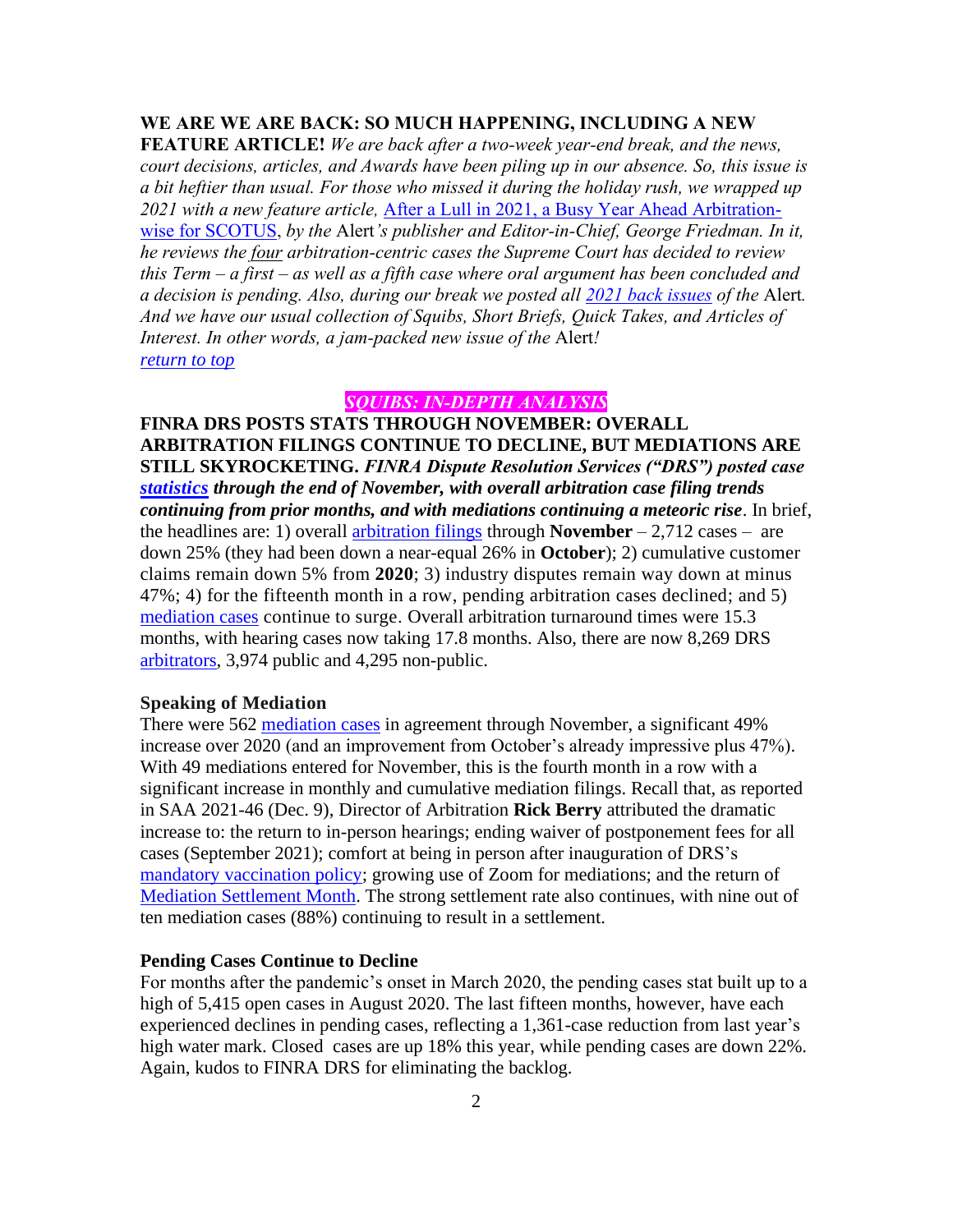## **Checking in on Virtual Hearings**

It's been a while since we reported on the [virtual hearing stats.](https://www.finra.org/arbitration-mediation/dispute-resolution-statistics#virtual) Cumulative FINRA "Virtual Arbitration Hearings" thru November: 589 arbitration cases have conducted one or more hearings via Zoom (243 customer cases and 346 industry cases). There were 467 total joint motions for virtual hearings (192 in customer cases and 275 in industry cases). While the **August 2, 2021** return of in-person hearings at FINRA DRS will continue to erode use of virtual hearings, we don't see this option ever going away entirely. Recall that our **January 2021** [feature article,](https://www.secarbalert.com/blog/a-funny-thing-happened-on-the-way-to-a-quiet-year-in-adr-how-a-pandemic-accelerated-profound-lasting-changes/) *A Funny Thing Happened on the Way to a Quiet Year in ADR: How a Pandemic Accelerated Profound, Lasting Changes,* predicted this development: "[V]ideo hearings are here to stay: Having been exposed to the time and money benefits of online ADR and video hearings, some participants will never return to traditional case administration or in-person hearings in every arbitration or mediation…. Not every case will be a Zoom candidate. We see a hybrid, with some cases remaining all-virtual (think smaller, single-arbitrator cases), and others having at least some arbitrators, counsel, or witnesses participating remotely, especially those in a high-risk group. Mind you, virtual hearings are not a panacea, and resistance in some quarters will persist ('I want to be there to see witness faces;' 'the case is too complicated;' 'I want to be sure the witness is not being coached'), but virtual hearings for at least parts of cases will eventually become the new normal."

*(ed: \*Overall and hearing processing times have ticked up a bit the past few months. We again wonder if the resumption of in-person hearings in August is somehow linked to it, given that it is easier to schedule and attend virtual hearings than those conducted inperson. \*\*For those readers wondering about the whereabouts of our usual quarterly analysis of the AAA's consumer stats, the [3Q 2021 stats](https://adr.org/ConsumerArbitrationStatistics) were only recently posted. Given where we are in the calendar, we decided to wait for the year-end database to be posted.) [return to top](#page-0-0)*

<span id="page-2-0"></span>**UPON FURTHER REVIEW, GOLDMAN SACHS SAYS IT'S STICKING WITH EMPLOYMENT ARBITRATION POLICY.** *Six months after agreeing to review its mandatory employment arbitration policy, Goldman Sachs concludes that arbitration is here to stay.* We reported in SAA 2021-22 (Jun. 10) that Goldman Sachs was rethinking predispute arbitration agreement ("PDAA") use in the employment realm. Specifically, the firm on **June 4** [announced](https://www.goldmansachs.com/media-relations/press-releases/2021/gs-statement-on-arbitration-policy-review.html) that it was yielding to a shareholder proposal that it review the firm's employment arbitration policy. *Goldman Sachs Issues Statement on Arbitration Policy Review*, states: "We are appreciative of the dialogue we have had with our shareholders in recent months on the issue of employee arbitration. Providing our employees a safe and inclusive workplace that is free of discrimination and harassment is among our highest priorities. In consideration of the feedback we have received, as well as the results of the recent shareholder vote at our Annual Meeting, we believe it is appropriate to undertake a review to assess this issue comprehensively. We look forward to sharing further information with our shareholders once this review is completed." The review is now completed, and the five-page **December 2021** *[Goldman Sachs' Report on](https://www.goldmansachs.com/investor-relations/corporate-governance/corporate-governance-documents/report-on-review-of-arbitration-program.pdf)  [Review of Arbitration Program](https://www.goldmansachs.com/investor-relations/corporate-governance/corporate-governance-documents/report-on-review-of-arbitration-program.pdf)* concludes that arbitration is the way to go.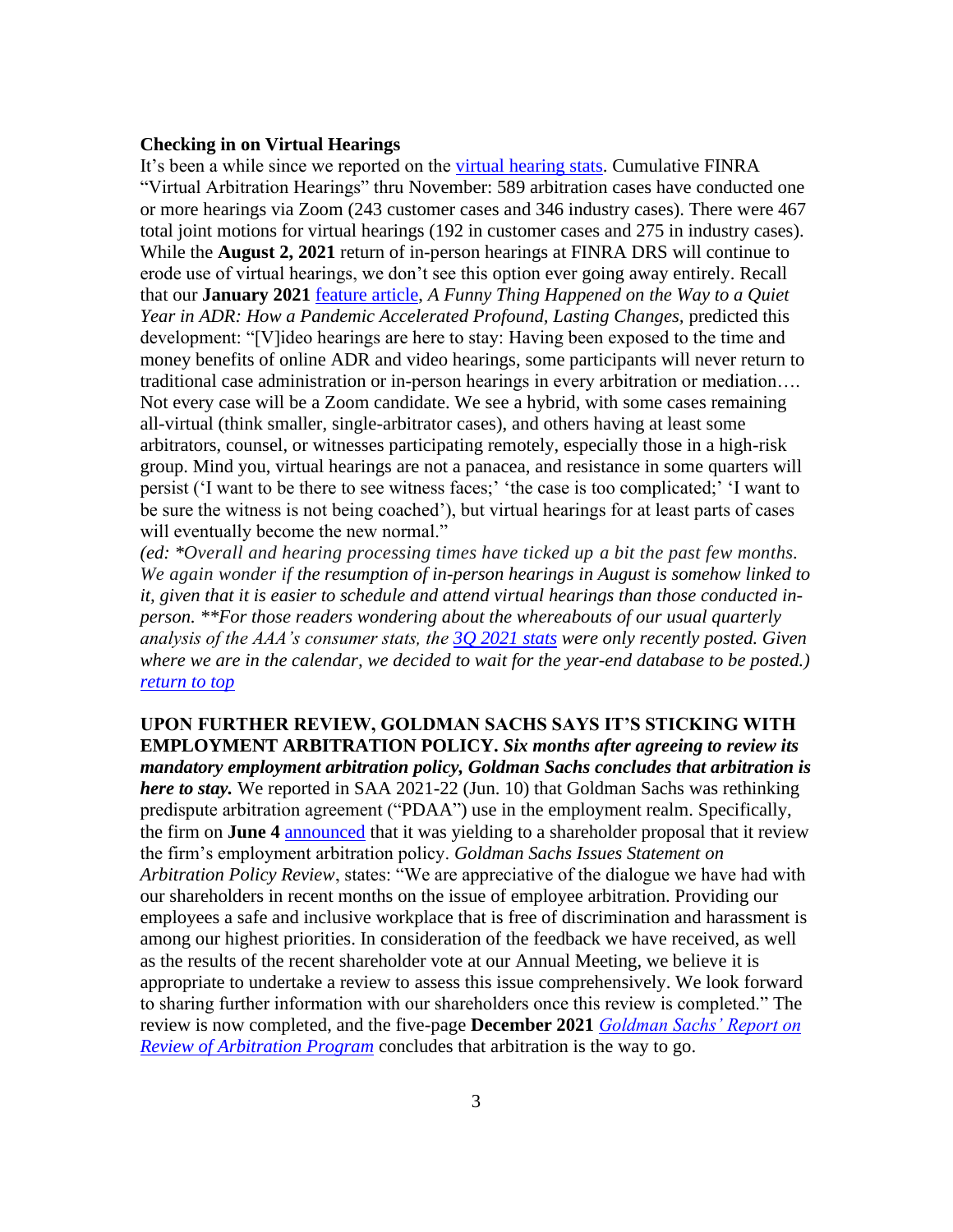#### **Scope and Methodology**

Goldman's Board retained Steptoe & Johnson LLP ("Steptoe"), to: advise on whether Goldman Sachs' arbitration program negatively impacts employees' ability to seek redress of discrimination or harassment and whether the confidential nature of arbitration proceedings increases the prevalence of workplace misconduct." Steptoe in turn engaged Professor **Samuel Estreicher**, Director of New York University School of Law's Center for Labor and Employment Law and Co-Director of the Institute of Judicial Administration, to assist. Steptoe and Prof. Estreicher: "conducted a comprehensive review of Goldman Sachs' arbitration program covering a period of approximately six years."

## **Findings: Arbitration Policy is Not Harmful …**

Based on the review, the Board: "has determined that, for Goldman Sachs, arbitration remains the better way to resolve disputes between employees and the firm. Importantly, as described further below, the firm's review established that the general concerns raised about the use of arbitration agreements are not applicable to Goldman Sachs' arbitration program or experience." How so? Continues the *Report:* "There is no indication the current program is negatively impacting employees' ability to seek redress of alleged discrimination or harassment, or that it is increasing the prevalence of discrimination or harassment in the workplace. There also is no sign Goldman Sachs' arbitration program is in any way being used to cover up incidents of discrimination or harassment, protect perpetrators or encourage recidivism."

#### **… But Changes are Coming**

**"**Nevertheless, the firm takes seriously the shareholder concerns, which are genuine and strongly held. Accordingly, the Board has directed management to institute enhancements to the firm's arbitration program for the purpose of further increasing transparency and accountability including: (1) regular reporting to the Board on sexual harassment matters; (2) regular periodic assessments of the firm's arbitration program; and (3) waiving confidentiality of arbitration decisions on sexual harassment claims at the option of the employee." The *Report* offers this elaboration: "Namely, the General Counsel will report to the Board on any material complaints of sexual harassment. The firm also will undertake a periodic assessment of the arbitration program, which will include analyses of arbitration experiences and litigations brought by employees since the December 2021 prior review, as well as a report to the Board on the assessment, and recommendations of program enhancements, or a recommendation to change the program if warranted. Finally, while the firm believes that the confidentiality of arbitration proceedings benefits all parties, employees who assert a claim of sexual harassment in an arbitration will have the option to waive confidentiality as to the arbitration decision on the claim in the event it will not already be made public under the applicable forum rules" (footnotes omitted). *(ed: \*Kudos to Goldman for following through on its commitment to evaluate its employment arbitration policies and to share the results. \*\*The waiver of confidentiality aspect is interesting.) [return to top](#page-0-0)*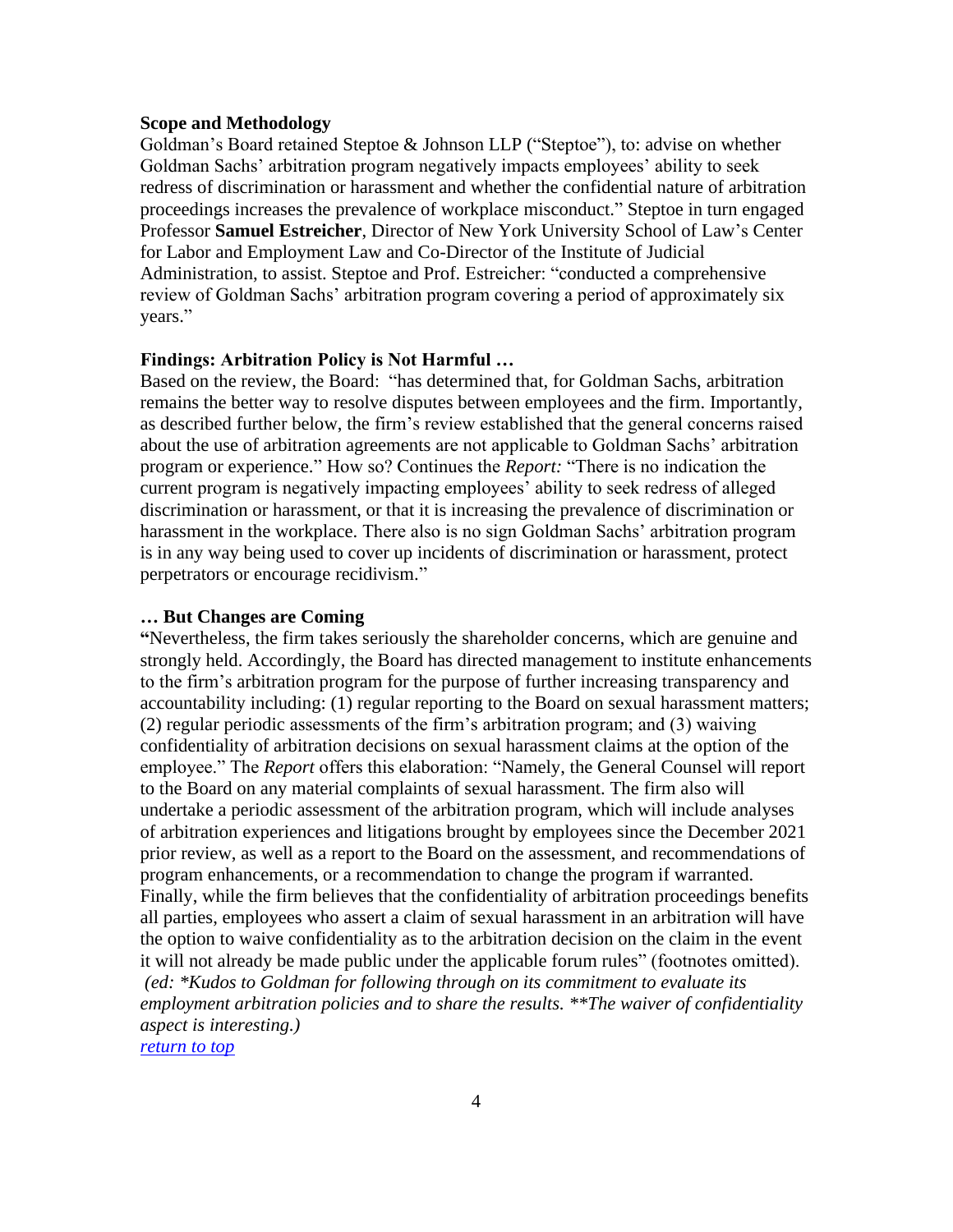<span id="page-4-0"></span>**IS YET ANOTHER** *CERT.* **GRANT IN THE OFFING?** *With four arbitrationcentric cases already slated for review this Term, and one* **Certiorari** *Petition awaiting imminent disposition, is SCOTUS about to take up yet another arbitration-related case? Stay tuned.* As described in our recent feature article, *[After a Lull in 2021, a Busy](https://www.secarbalert.com/blog/after-a-lull-in-2021-a-busy-year-ahead-arbitration-wise-for-scotus/)  [Year Ahead Arbitration-wise for SCOTUS](https://www.secarbalert.com/blog/after-a-lull-in-2021-a-busy-year-ahead-arbitration-wise-for-scotus/),* 2021:48 SEC. ARB. ALERT 1 (Dec. 23, 2021), the Supreme Court is already set to review four cases involving arbitration, and other *Certiorari* Petitions are pending. We reported in SAA 2021-45 (Dec. 2) that a [Petition for](https://www.supremecourt.gov/DocketPDF/21/21-365/191527/20210907133846668_BBT%20v.%20Sevier%20County%20Petition.pdf)  *[Certiorari](https://www.supremecourt.gov/DocketPDF/21/21-365/191527/20210907133846668_BBT%20v.%20Sevier%20County%20Petition.pdf)* was filed last **September** in *Certiorari* in *Branch Banking and Trust Company v. Sevier County Schools Federal Credit Union,* [No. 21-365,](https://www.supremecourt.gov/search.aspx?filename=/docket/docketfiles/html/public/21-365.html) presenting this question: "Whether the Federal Arbitration Act displaces a state common-law rule forbidding companies from adding an arbitration requirement to their standard form contract with customers unless the contract already includes a dispute-resolution clause." We covered the case below in SAA 2021-16 (Apr. 29), where a divided Sixth Circuit held in *[Sevier](https://www.opn.ca6.uscourts.gov/opinions.pdf/21a0058p-06.pdf)  [County Schools Federal Credit Union v. Branch Banking & Trust Co](https://www.opn.ca6.uscourts.gov/opinions.pdf/21a0058p-06.pdf)*., 990 F.3d 470 (6th Cir. Mar. 5, 2021), that, although the deposit agreement permitted the bank to make unilateral changes, adding an arbitration clause was not permissible. The majority found that: "the purported imposition of the arbitration provision would violate the common law's implied covenant of good faith and fair dealing." Judge **Griffin** dissented: "Because plaintiffs assented to this arbitration agreement, and because it is neither adhesive nor unconscionable …." The Petition was set for consideration at the Court's **January 7** conference, but alas the **January 10** [Order List](https://www.supremecourt.gov/orders/courtorders/011022zor_f2ag.pdf) is devoid of any reference to the case.

## **Surprise! Here Comes Another One**

As has been the Court's practice lately, arbitration-related cases seem to feature their own Miscellaneous Orders, and *Treppa v. Hengle,* [No. 21A237](https://www.supremecourt.gov/search.aspx?filename=/docket/docketfiles/html/public/21a237.html) was no exception. What happened here? We covered in the "Quick Takes" section of SAA 2021-45 (Dec. 2) *[Hengle v. Treppa,](https://cases.justia.com/federal/appellate-courts/ca4/20-1062/20-1062-2021-11-16.pdf?ts=1637091027)* No. 20-1062, 2021 WL 5312780 (4th Cir. Nov. 16, 2021). The Court's words tell the story; first, the facts: "The named plaintiffs in this case, all Virginia consumers, received short-term loans from online lenders affiliated with a federally recognized Native American tribe. Eventually the borrowers defaulted and brought a putative class action against tribal officials and two non-members affiliated with the tribal lenders to avoid repaying their debts, which they alleged violated Virginia and federal law. The defendants moved to compel arbitration under the terms of the loan agreements and to dismiss the complaint on various grounds." Next, the holdings: "The district court denied the motions to compel arbitration and, with one significant exception relevant here, denied the motions to dismiss. Four of those rulings are now before us in this interlocutory appeal. First, the district court found the arbitration provision unenforceable as a prospective waiver of the borrowers' federal rights. Second, the district court denied the tribal officials' motion to dismiss the claims against them on the ground of tribal sovereign immunity. Third, the district court held the loan agreements' choice of tribal law unenforceable as a violation of Virginia's strong public policy against unregulated lending of usurious loans. Fourth, the district court dismissed the federal claim against the tribal officials, ruling that the Racketeer Influenced and Corrupt Organizations Act (RICO) does not authorize private plaintiffs to sue for injunctive relief. For the reasons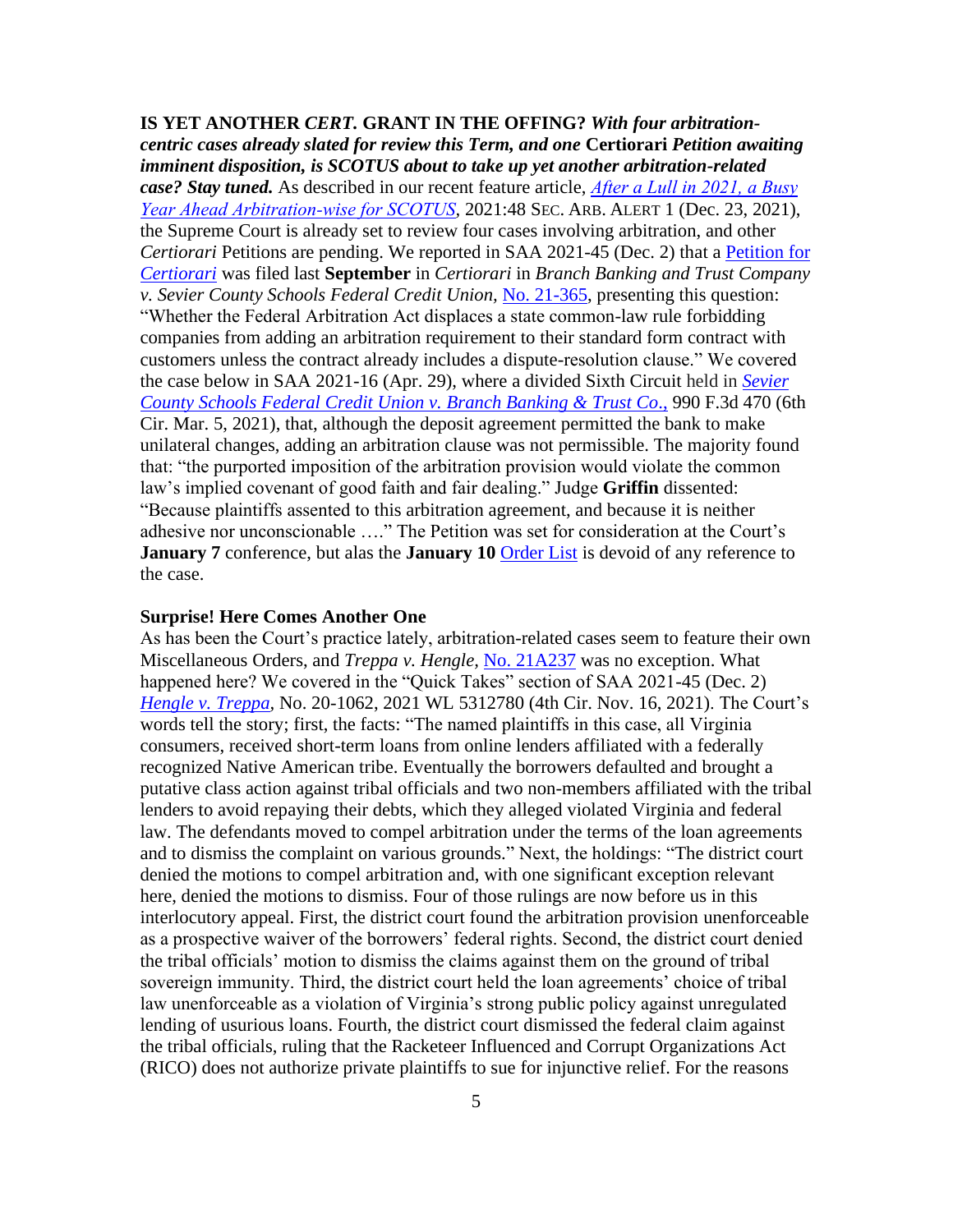explained below, we affirm all four rulings on appeal." So, the underlying lawsuit was back before the District Court, in *Hengle v. Asner,* No. 3:19-cv-00250-DJN (E.D. Va.).

#### **No Stay Right Now**

On **December 10** Treppa and the other lenders filed an [Application](https://www.supremecourt.gov/DocketPDF/21/21A237/205066/20211214170701356_Asner%20-%20Stay%20Application%20for%20filing.pdf) for a Stay Pending the Filing and Distribution of a Petition for a Writ of *Certiorari.* The Petitioners promise that a *Certiorari* Petition will soon be filed and assume that the Court will grant it: "As it has done in similar cases, the Court should grant a stay because it is likely to grant certiorari to resolve this circuit conflict and reverse the Fourth Circuit's opinion. See *Henry Schein, Inc. v. Archer & White Sales, Inc*., No. 19A766; *Henry Schein, Inc. v. Archer & White Sales, Inc*., No. 17A859.... The Court is also likely to reverse the Fourth Circuit. *Henry Schein* and *Rent-A-Center* establish that delegation clauses must be enforced, unless the opponent of arbitration can show that the delegation clause specifically is defective. Although the Fourth Circuit nominally applied this principle, it sapped it of any real force by permitting a disputed interpretation of a general choice-oflaw provision to override the delegation clause...." The Petitioners' irreparable injury argument asserted that: "Applicants would be forced to engage in costly litigation procedures -- including class action discovery -- that arbitration streamlines to the benefit of all parties. This Court has granted stays for this precise reason before and it should do the same here." In a **January 10** [Miscellaneous Order,](https://www.supremecourt.gov/orders/courtorders/011022zr_3d9g.pdf) the Court states: "The application for stay presented to The Chief Justice and by him referred to the Court is denied." *(ed: \*We're not sure how to read the Court's action here. As usual, there's no explanation. Time will tell. \*\*We'll keep tracking* Branch Bank*. \*\*\*We notice that the Court will be issuing decisions on January 13. Wonder if one of them will be* [Badgerow](https://www.supremecourt.gov/docket/docketfiles/html/public/20-1143.html)  [v. Walters](https://www.supremecourt.gov/docket/docketfiles/html/public/20-1143.html)*, No. 20-1143,which was argued November 2021. Recall that the Court reviewed* [Badgerow v. Walters](https://cases.justia.com/federal/appellate-courts/ca5/19-30766/19-30766-2020-09-15.pdf?ts=1600191042)*, 975 F.3d 469 (5th Cir. 2020), a case we analyzed in SAA 2020-36 (Sep. 23). In the underlying case, the Fifth Circuit held that the District Court was correct when it applied the "look through" standard to determine that it could remove a state court action to vacate an Award. The issue identified for review in the granted [Petition](https://www.supremecourt.gov/DocketPDF/20/20-1143/168897/20210212125705261_badgerow%20--%20cert.%20petition%20--%20FILED.pdf) for* Certiorari*: "Whether federal courts have subject-matter jurisdiction to confirm or vacate an arbitration award under [Sections 9](https://www.law.cornell.edu/uscode/text/9/9) and [10](https://www.law.cornell.edu/uscode/text/9/10) of the FAA where the only basis for jurisdiction is that the underlying dispute involved a federal question.") [return to top](#page-0-0)*

# <span id="page-5-0"></span>**ILLINOIS APPELLATE COURT CONFIRMS \$11 MILLION DEFAMATION AWARD FOR U5 FILING.** *One of the dangers of arbitration is that the avenues for judicial review of an Award that goes disastrously against you are limited, a lesson UBS Financial Services Inc. recently learned the hard way. Another lesson it learned is that it could face serious damages for "defamatory" Form U5s*. UBS fired Mark Munizzi, a supervisory officer, and filed a Form U5 alleging that Mr. Munizzi: "failed to adequately supervise employees in association with the risks of an uncovered options strategy in employee and employee related accounts and … gave varied responses during the review." Mr. Munizzi filed an arbitration claim and the resulting Award, *[Munizzi v.](https://www.arbchek.com/files/pdf/18-02179.pdf)  [UBS Financial Services Inc.](https://www.arbchek.com/files/pdf/18-02179.pdf)*, FINRA ID No. 18-02179 (Chicago, IL, Dec. 11, 2019), recommended expungement: "based on the defamatory nature of the information" and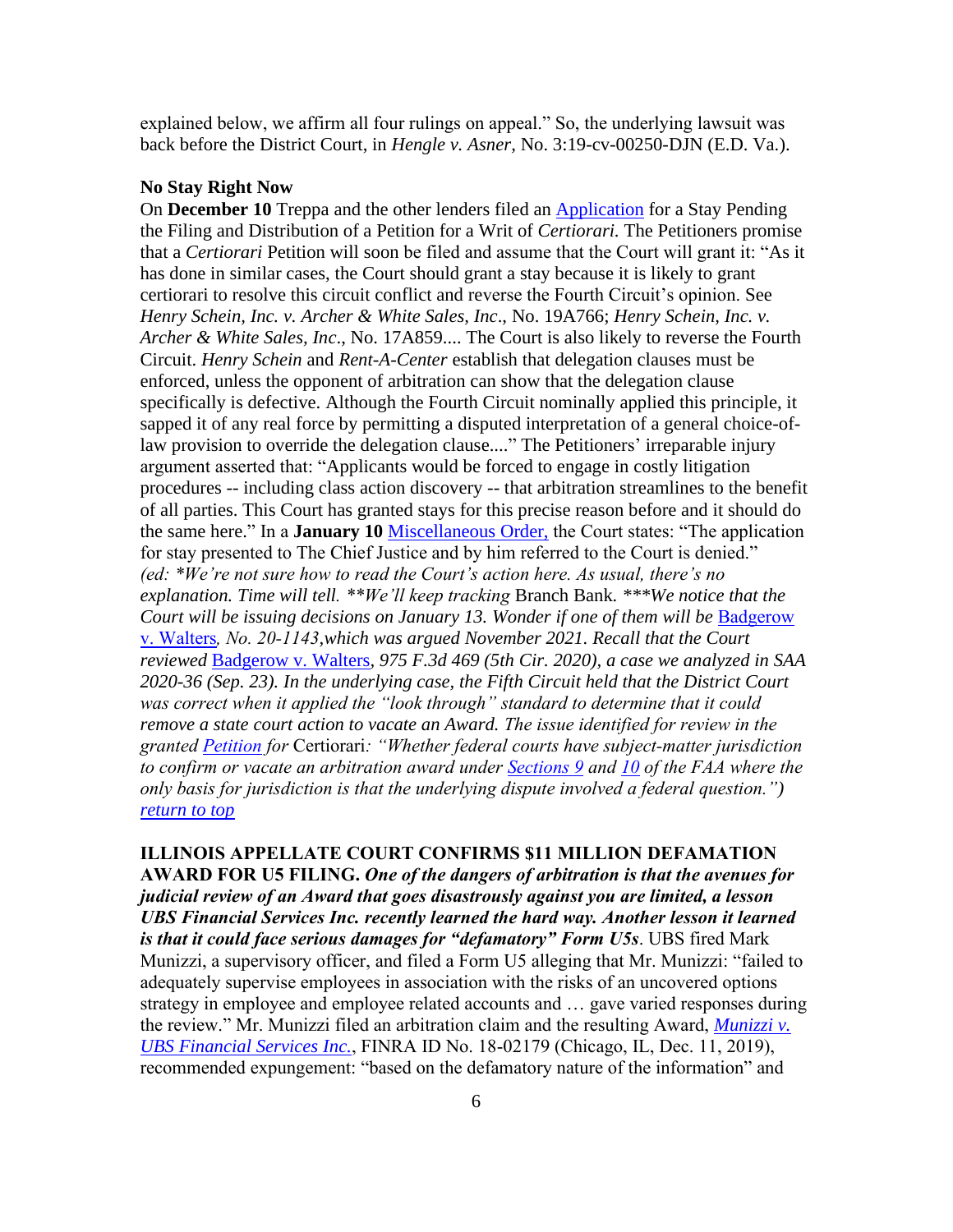awarded more than \$11 million in compensatory and punitive damages, attorney fees and costs.

## **No Public Ground to Attack Non-Labor Awards**

The Cook County Circuit Court confirmed the award and rejected UBS' petition to vacate. UBS appealed to the First District Court of Appeals, which affirms in *[Munizzi v.](https://ilcourtsaudio.blob.core.windows.net/antilles-resources/resources/088e66e0-e695-48cb-b2e0-5ce16dc75ed5/Munizzi%20v.%20UBS%20Financial%20Services,%20Inc.,%202021%20IL%20App%20(1st)%20201237.pdf)  [UBS Financial Services Inc.](https://ilcourtsaudio.blob.core.windows.net/antilles-resources/resources/088e66e0-e695-48cb-b2e0-5ce16dc75ed5/Munizzi%20v.%20UBS%20Financial%20Services,%20Inc.,%202021%20IL%20App%20(1st)%20201237.pdf)*, No. 19 CH 14398, 2021 IL App (1<sup>st</sup>) 201237 (Ill. App. Ct, 1<sup>st</sup> Dist., Nov. 19, 2021). UBS had argued that: 1) the arbitration award contravenes a public policy in favor of protecting the investing public through U5 disclosures; 2) the arbitrators' findings contradicted the undisputed facts of the case; and 3) the award of punitive damages was excessive and against public policy. The Illinois Arbitration Act, the Court finds, only permits vacating an arbitration award for violating a public policy in collective bargaining contexts, which doesn't apply here.

#### **And There's Insufficient Proof, Anyway**

Moreover, even if the public policy exception did apply, the Court explains: "The arbitration panel recommended the expungement of the reason for termination and termination explanation on the form U5 'based on the defamatory nature of the information.'… Thus, the arbitration award reflects that the arbitration panel found that UBS made false statements about Mr. Munizzi. Therefore, the disclosures on the form U5 were neither 'frank' nor 'accurate.' There is no public policy favoring false or defamatory disclosures by employers." In response to the other two arguments, the Court states: "UBS has forfeited any argument that the arbitrators' factual findings were not supported by the record because UBS failed to supply this court with a complete record of the arbitration hearing…. The arbitrators' statement in this case that the punitive damages were awarded pursuant to *[Republic Tobacco Co. v. N. Alt. Trading Co](https://casetext.com/case/republic-tobacco-v-north-atlantic-trading).,* 381 F.3d 717 (7th Cir. 2004), reflects the arbitrators' understanding that punitive damages are available when there is proof of actual malice and defeats UBS's argument that the arbitrators failed to find such proof in the case before them." *(ed: \*The phrase "based on the defamatory nature of the information" is a "boiler plate" phrase that appears in many U5 reformation awards because using this language authorizes FINRA to execute the reformation without the need for a court order. It's not necessarily intended to be a finding that the reformation is the result of intentional falsity, although the word "defamatory" can be so interpreted. \*\*We can provide the aforementioned documents to interested subscribers upon request. Email us at [Help@SecArbAlert.com](mailto:Help@SecArbAlert.com). \*\*\* This Squib was prepared by Harry A. Jacobowitz, President of HAJ Research and Writing LLC. Mr. Jacobowitz, a member of the Pennsylvania bar, and his firm perform legal research and writing for attorneys and handle substantive searches of SAC's Award database. He can be contacted at [harryjacobowitz@optimum.net](mailto:harryjacobowitz@optimum.net). \*\*\*\*We will continue to track this case, and if the* 

*Illinois Supreme Court renders an opinion, we will report it to you.) [return to top](#page-0-0)*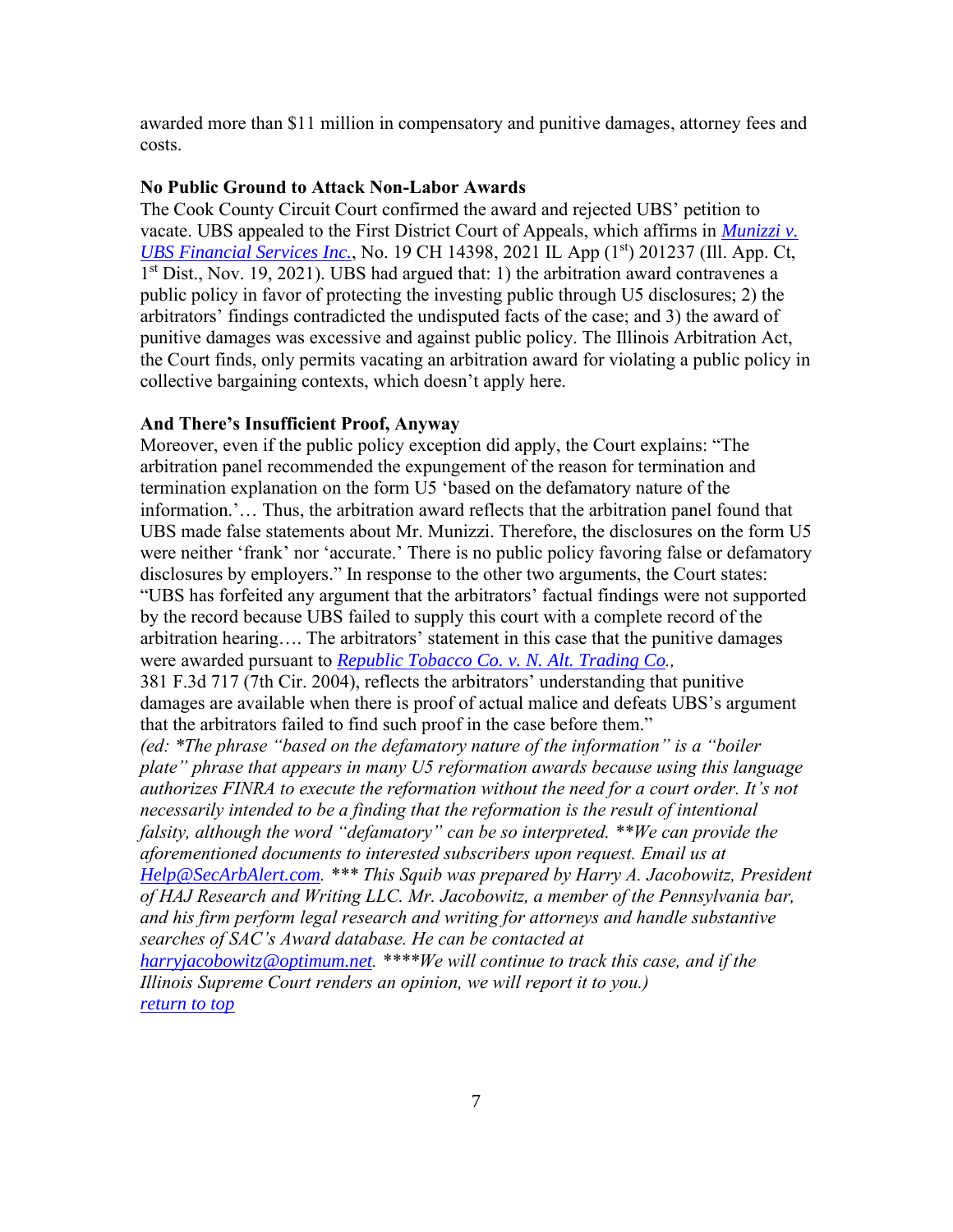# *SHORT BRIEFS: CONCISE NEWS YOU NEED TO KNOW*

<span id="page-7-0"></span>**COMMISSIONER ROISMAN TO DEPART SEC IN JANUARY.** SEC

Commissioner **Elad L. Roisman** (Republican) announced on **December 20** that he will be leaving the SEC at the end of **January.** His [statement](https://www.sec.gov/news/statement/roisman-20211220) says: "Today, I sent a letter to President Biden, informing him that I intend to resign my position by the end of January. Serving the American people as a Commissioner and an Acting Chairman of this agency has been the greatest privilege of my professional life. It has been the utmost honor to work alongside my extraordinary SEC colleagues, who care deeply about investors and our markets. Over the next several weeks, I remain committed to working with my fellow Commissioners and the SEC's incredible staff to further our mission of protecting investors, maintaining fair, orderly, and efficient markets, and facilitating capital formation." Mr. Roisman has been a Commissioner since **2018** and is former Chief Counsel of the Senate Banking Committee. The remaining Commissioners on the [roster](http://www.sec.gov/about/commissioner.shtml) are: **Gary Gensler** (Chair); **Caroline Crenshaw** (Democrat); **Allison Herren Lee** (Democrat); and **Hester M. Peirce** (Republican).

*(ed: \*Chair Gensler also issued a [statement](https://www.sec.gov/news/statement/gensler-statement-roisman-departure-122021) that added: "While we didn't always agree on policy matters, I've come to rely on his judgment and expertise, and I have enjoyed a positive working relationship with him." \*\*No word yet on possible replacements.) [return to top](#page-0-0)*

### <span id="page-7-1"></span>**FINAL, ENACTED** *NATIONAL DEFENSE AUTHORIZATION ACT* **DROPS ANTI-ARBITRATION PROVISIONS.** The *[National Defense Authorization Act](https://rules.house.gov/sites/democrats.rules.house.gov/files/BILLS-117S1605-RCP117-21.pdf)*

("*NDAA*") for FY 2022 does not contain anti-arbitration provisions that had appeared in earlier House versions. [S. 1605,](https://www.congress.gov/bill/117th-congress/senate-bill/1605) which was [signed into law](https://www.whitehouse.gov/briefing-room/statements-releases/2021/12/27/statement-by-the-president-on-s-1605-the-national-defense-authorization-act-for-fiscal-year-2022/) by **President Biden** on **December 27** dropped [House language](https://amendments-rules.house.gov/amendments/Cicilline%20SCRA%20Arb%20Amd%20FY22210915104138594.pdf) enhancing restrictions on arbitration contained in both the *[Servicemembers Civil Relief Act](https://www.militaryonesource.mil/family-relationships/relationships/relationship-challenges-and-divorce/servicemembers-civil-relief-act)* ("*SCRA*"), and the *[Military Lending Act](https://www.fdic.gov/regulations/compliance/manual/5/v-13.1.pdf)* ("*MLA*"). The latter is a George W. Bush-era statute that, among other things, bans use or enforcement of mandatory predispute arbitration agreements ("PDAA") in certain loans made to active-duty military. The now-dropped language would have amended this aspect of the *MLA* to include loans made before active duty commenced. The *SCRA* protects active-duty servicemembers from a wide range of adverse civil legal proceedings. The omitted verbiage would have provided: "whenever a contract with a servicemember, or a servicemember and the servicemember's spouse jointly, provides for the use of arbitration to resolve a controversy subject to a provision of this Act and arising out of or relating to such contract, arbitration may be used to settle such controversy only if, after such controversy arises, all parties to such controversy consent in writing to use arbitration to settle such controversy."

*(ed: We don't expect this is the end of the effort. The fight to limit PDAA use involving servicemembers will now shift to efforts to amend these statutes or the FAA or both.) [return to top](#page-0-0)*

<span id="page-7-2"></span>**ANOTHER "NEVER MIND" AT SCOTUS, AS PARTIES DISMISS A** *CERTIORARI* **PETITION SET FOR CONFERENCE.** Our readers know all about *Servotronics, Inc. v. Rolls-Royce PLC and the Boeing Company,* No. [20-794.](https://www.supremecourt.gov/Search.aspx?FileName=/docket/docketfiles/html/public/20-794.html) As we reported in SAA 2021-34 (Sep. 9), just a month out from the scheduled **October 5** oral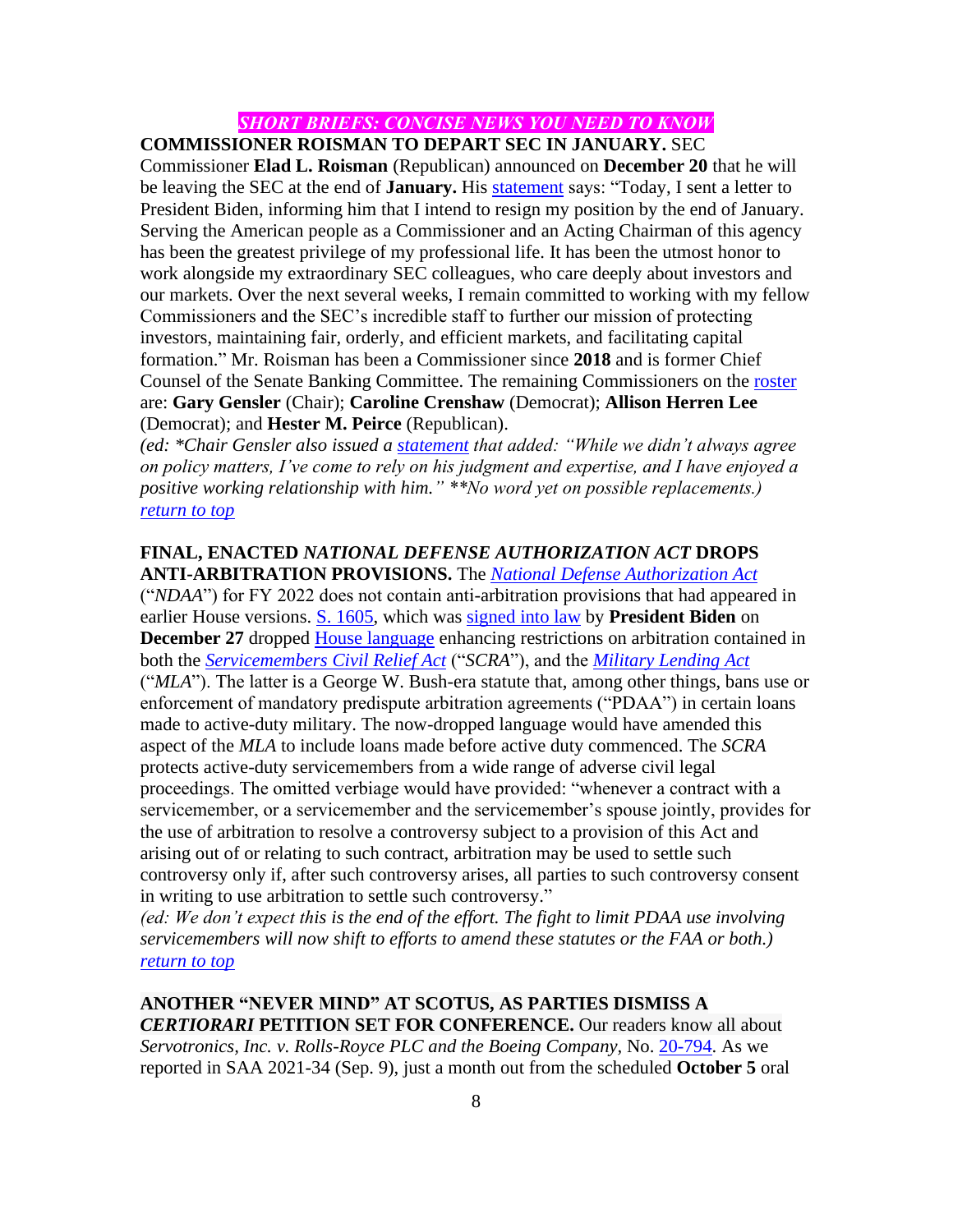argument, Servotronics [notified](https://www.supremecourt.gov/DocketPDF/20/20-794/193635/20210924125539736_20-794%20Dismissal%20Stipulation.pdf) the Supreme Court that the parties were dismissing the [Petition](https://www.supremecourt.gov/DocketPDF/20/20-794/162881/20201207153530435_Petition.pdf) for *Certiorari*. The Court in **March 2021** had agreed to resolve a major Circuit Court split on whether  $28$  U.S.C.  $\S 1782$  provides for discovery in aid of private, foreign, commercial arbitration or only covers cases administered by governmental arbitration forums. As Yogi Berra would say, it's déjà vu all over again as the parties in *HRB Tax Group v. Snarr*, No. [20-1570,](https://www.supremecourt.gov/Search.aspx?FileName=/docket/docketfiles/html/public%5C20-1570.html) on **December 9** notified the Court that they had [stipulated](https://www.supremecourt.gov/DocketPDF/20/20-1570/204650/20211209145306403_HR%20Block%20v%20Snarr%20stipulated%20dismissal%20PDFA.pdf) to dismiss the previously-filed *Certiorari* [Petition](https://www.supremecourt.gov/DocketPDF/20/20-1570/178752/20210510152057043_Snarr%20-%20Cert%20Petition.pdf) just a day before the case was set for review at the Court's **December 10** conference. The question presented was: "… whether California's public-policy rule declining to enforce agreements for individualized arbitration whenever a plaintiff seeks a public injunction is preempted by the FAA." The Petition had sought review of *[Snarr v. HRB Tax Group](https://casetext.com/case/snarr-v-hrb-tax-grp-inc)*, No. 19-17441 (9th Cir. 2020), a case involving a challenge to the validity of California's so-called *[McGill](https://law.justia.com/cases/california/supreme-court/2017/s224086.html)* Rule – which denies enforcement of a contractual provision that waives the right to public injunctive relief.

*(ed: \*No reason for the withdrawal was given. \*\*20 U.S.C. § 1782 is back before SCOTUS. As reported in SAA 2021-47 (Dec. 16), the Court in a December 10 [Miscellaneous Order](https://www.supremecourt.gov/orders/courtorders/121021zr_d1o2.pdf) granted* Certiorari in two cases, [ZF Automotive US, Inc. v.](https://www.supremecourt.gov/search.aspx?filename=/docket/docketfiles/html/public/21-401.html)  [Luxshare, Ltd.](https://www.supremecourt.gov/search.aspx?filename=/docket/docketfiles/html/public/21-401.html)*, No. 21-401*, and [AlixPartners LLP v. The Fund for Protection of](https://www.supremecourt.gov/docket/docketfiles/html/public/21-518.html)  [Investors' Rights in Foreign States](https://www.supremecourt.gov/docket/docketfiles/html/public/21-518.html)*, No. 21-518, and immediately consolidated them.) [return to top](#page-0-0)*

# <span id="page-8-0"></span>**NINTH CIRCUIT AGAIN GOES WITH THE FLOW ON FAA SECTION 1 AND INTERSTATE COMMERCE, BUT SOUTHWEST** *CERT***. GRANT WILL**

**ULTIMATELY RESOLVE THE ISSUE.** Federal Arbitration Act ("FAA") [section 1](https://www.law.cornell.edu/uscode/text/9/1) exempts from the Act: "contracts of employment of seamen, railroad employees, or any other class of workers engaged in foreign or interstate commerce." In *[New Prime, Inc. v.](https://casetext.com/case/new-prime-inc-v-oliveira-1)  [Oliveira](https://casetext.com/case/new-prime-inc-v-oliveira-1)*, 139 S. Ct. 532 (2019), SCOTUS held unanimously that the FAA exempts from coverage independent contractors – i.e., not just "employees" – engaged in interstate commerce. As we have reported many times, though, there is a clear Circuit Court split on whether the FAA section 1 exemption embraces only workers actually moving goods or people in interstate commerce (Fifth, Seventh, and Eleventh Circuits) or is to be construed more broadly to cover those who are part of the "flow" or "stream" of interstate commerce (First and Ninth Circuits). Remaining consistent, a unanimous Ninth Circuit sticks to the "stream" or "flow" of interstate commerce doctrine in *[Carmona v.](https://cases.justia.com/federal/appellate-courts/ca9/21-55009/21-55009-2021-12-23.pdf?ts=1640282769)  [Domino's Pizza, LLC,](https://cases.justia.com/federal/appellate-courts/ca9/21-55009/21-55009-2021-12-23.pdf?ts=1640282769)* No. 21-55009 (9th Cir. Dec. 23, 2021). What were the facts? Says the Opinion: "Domino's sells pizza to the public primarily through franchisees. Domino's buys various goods, such as mushrooms, that are used by its franchisees in making pizzas, from suppliers outside of California. Those goods are then delivered by third parties to the Domino's Southern California Supply Chain Center ('Supply Center'). At the Supply Center, Domino's employees reapportion, weigh, package, and otherwise prepare the goods to be sent to franchisees. Domino's franchisees in Southern California order the goods either online or by calling the Supply Center, and the plaintiff drivers ('D&S drivers'), who are employees of Domino's, then deliver the goods to the franchisees." Crossing state lines was not part of the drivers' job.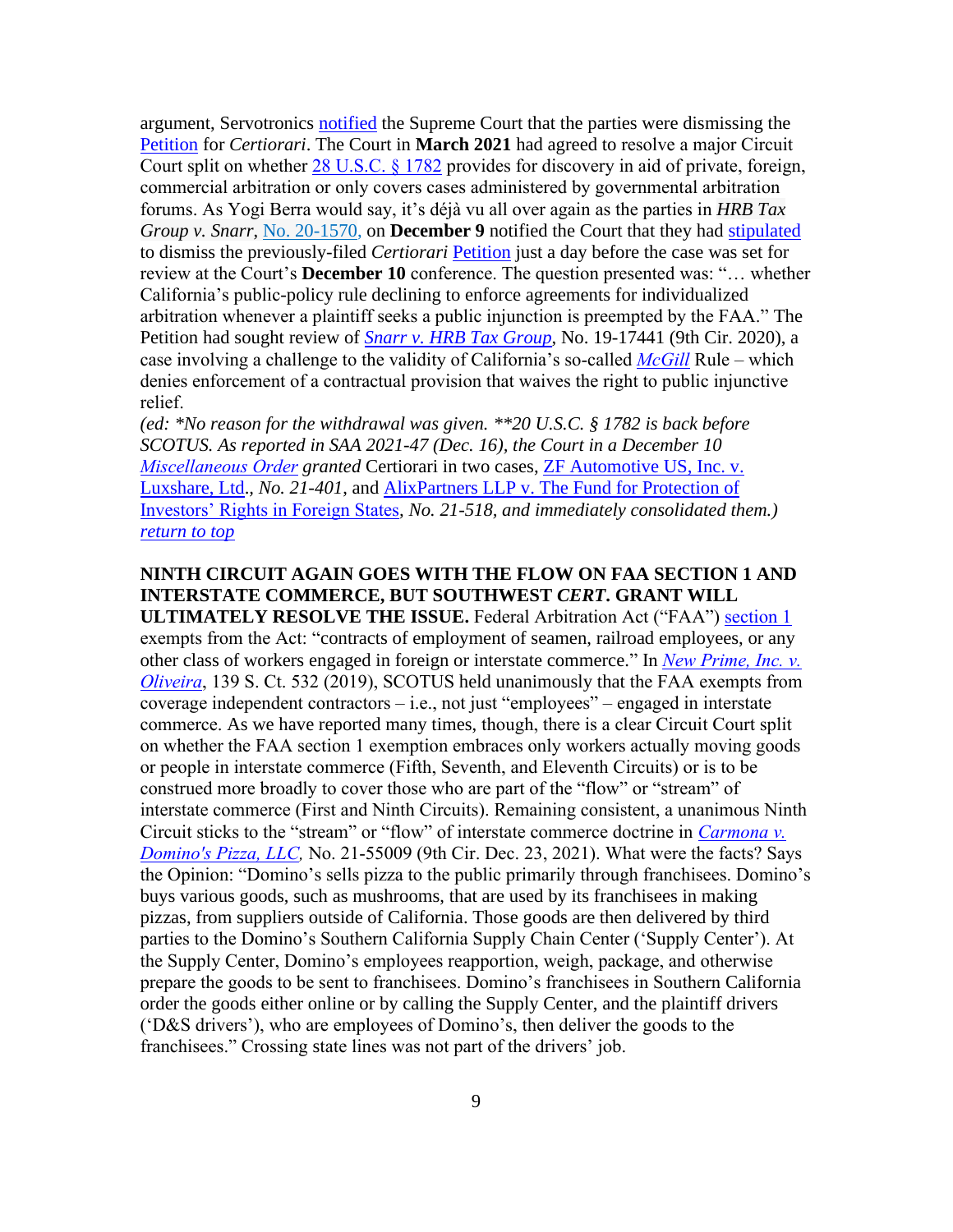*(ed: As reported in SAA 2021-47 (Dec. 16), SCOTUS in a December 10 [Miscellaneous](https://www.supremecourt.gov/orders/courtorders/121021zr_d1o2.pdf)  [Order](https://www.supremecourt.gov/orders/courtorders/121021zr_d1o2.pdf) granted* Certiorari *in* [Southwest Airlines Co. v. Saxon](https://www.supremecourt.gov/search.aspx?filename=/docket/docketfiles/html/public/21-309.html)*, No. 21-309. The question presented in the August 23 [Petition](https://www.supremecourt.gov/DocketPDF/21/21-309/188764/20210827152547454_Southwest%20Airline%20Co%20v%20Saxon%20Petition.pdf) is: "Whether workers who load or unload goods from vehicles that travel in interstate commerce, but do not physically transport such goods themselves, are interstate 'transportation workers' exempt from the Federal Arbitration Act." In the case below*, [Saxon v. Southwest Airlines Co](https://casetext.com/case/saxon-v-sw-airlines-co-1)*., 993 F.3d 492 (7th Cir. Mar. 31, 2021),* motion to stay mandate den. *(Apr. 23, 2021), the worker was: "a ramp supervisor who manages and assists workers loading and unloading airplane cargo for Southwest Airlines Company.")*

*[return to top](#page-0-0)*

# <span id="page-9-0"></span>**FINRA ARBITRATION IS CONDUCTED AS A DEFAULT PROCEEDING, BROKER DOESN'T APPEAR, BUT CUSTOMER LOSES.** *Customer Code of*

*Arbitration Procedure* [Rule 12801](https://www.finra.org/rules-guidance/rulebooks/finra-rules/12801) provides: "A claimant may request default proceedings against any respondent that falls within one of the following categories and fails to file an answer within the time provided by the Code: (1) A member whose membership has been terminated, suspended, canceled, or revoked; (2) A member that has been expelled or barred from FINRA; (3) A member that is otherwise defunct; or; (4) An associated person whose registration is revoked, cancelled, or suspended, who has been expelled or barred from FINRA, or whose registration has been terminated, regardless of the number of days since termination." The arbitration underlying *[Caswell](https://www.finra.org/sites/default/files/aao_documents/21-02302.pdf)  [v. Fawcett](https://www.finra.org/sites/default/files/aao_documents/21-02302.pdf)*, FINRA ID No. 21-02302 (Des Moines, IA, Dec. 1, 2021), proceeded under Rule 12801 (the Respondent-broker had been barred by FINRA, according to his [BrokerCheck Report\)](https://brokercheck.finra.org/individual/summary/5851474), after the sole Public Arbitrator determined that Respondent: "was served with the Claim Notification letter dated April 5, 2021 by regular mail and FedEx mail, as evidenced by the FedEx tracking information available online, and the Overdue Notice (including the Statement of Claim) dated May 26, 2021 by regular and Fed Ex mail, as evidenced by the Fed Ex tracking information available online. The Claim Notification letter notified Respondent that FINRA rules require parties to use the online DR Portal on a mandatory basis (except prose investors) and that failure to register for the DR Portal will prevent the submission of pleadings, selection of arbitrators, and receipt of notification relating to case information and deadlines. Respondent failed to register for the DR Portal." The broker made no appearance. Despite all this, the Arbitrator [denies](https://www.finra.org/sites/default/files/aao_documents/21-02302.pdf) without explanation the customer's claims: "related to Claimant's allegation that Respondent failed to adhere to basic duties when opening, administering, and supervising Claimant's brokerage accounts."

*(ed: Here's a proposal: the* Customer Code *should be amended to require a brief explanation from the Arbitrator in these circumstances.) [return to top](#page-0-0)*

<span id="page-9-1"></span>**REMINDER: ANNUAL CITY BAR ASSOCIATION'S SECURITIES & ENFORCEMENT INSTITUTE IS FEBRUARY 9.** Reminder: as reported in SAA 2021-48 (Dec. 23), the Association of the Bar of the City of New York will be holding its *[10th Annual Securities & Enforcement Institute](https://services.nycbar.org/EventDetail?EventKey=_WEB020922&mcode=SECARB)* via live Webcast on **February 9**. Sign up [here.](https://services.nycbar.org/EventDetail?EventKey=_WEB020922&mcode=SECARB) The program description states: "Currently, one of the most important and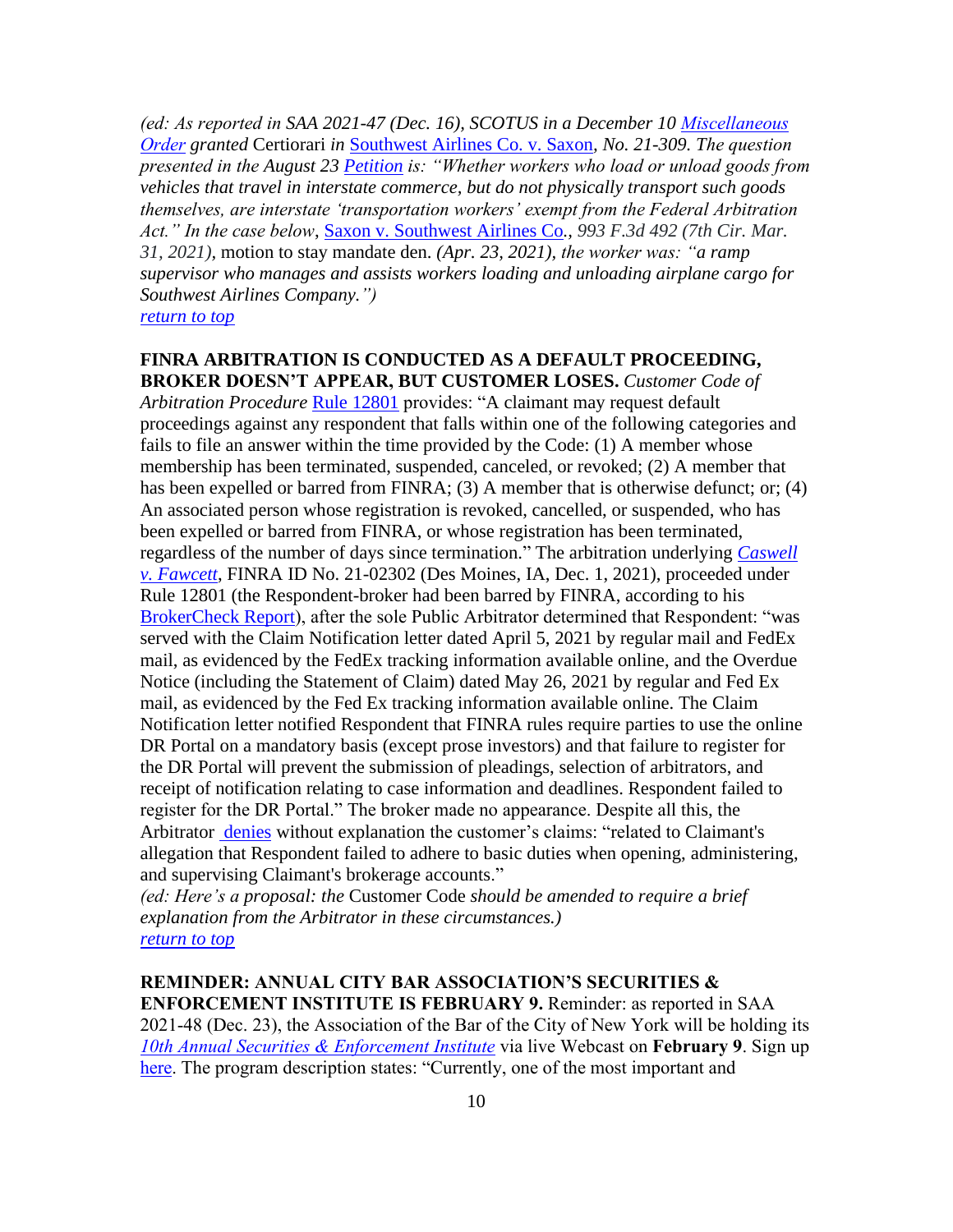interesting areas of securities related activity is a discussion of what is likely to result from the change of administration from Jay Clayton as head of the SEC to **Gary Gensler**. Our keynote speaker will be **Steven Peiken**, the former Co-Head of Enforcement of the SEC in the prior administration, who will discuss his reaction to Mr. Gensler's announced agenda." Returning as Co-chairs are **Brad S. Karp**, Paul, Weiss, Rifkind, Wharton & Garrison LLP, and **Gregory A. Markel**, Seyfarth Shaw LLP. Rounding out the faculty are: **George Canellos**, former Co-Director of the SEC's Division of Enforcement; **Ray DiCamillo**; Professor **Joseph Grundfest**; **Kevin LaCroix**, editor and author of the *D&O Diary*; **Laura Posner**, Chair of the Association's Securities Litigation Committee; **Leo Strine**, former Chief Justice of the Supreme Court of Delaware; and **Sanjay Wadhwa**, Deputy SEC Head of Enforcement. The program offers CLE credit from California, Connecticut, New Jersey, New York, and Pennsylvania. *(ed: \*Last year, this program was delivered via two half-day Webinars. \*\*Registration ranges from \$249 for government/nonprofit/academic/judiciary who are Association members to \$649 for nonmembers and can be done [online.](https://services.nycbar.org/EventDetail?EventKey=_WEB020922&mcode=SECARB)) [return to top](#page-0-0)*

<span id="page-10-0"></span>**DEADLINES COMING UP FOR TWO CPR AWARDS**. Deadlines are fast approaching for two awards bestowed by CPR. Applications for the *[James F. Henry](https://www.cpradr.org/events-classes/awards/annual-award/2021)  [Award](https://www.cpradr.org/events-classes/awards/annual-award/2021)* are due Tuesday, **January 18**. The *Award*: "named for CPR's founder, recognizes outstanding achievement by individuals for distinguished, sustained contributions to the field of ADR. Candidates will be evaluated for leadership, innovation and sustaining commitment to the field." Submissions for the *[Award for Outstanding Contribution to](https://www.cpradr.org/events-classes/awards/diversity-award)  [Diversity in ADR](https://www.cpradr.org/events-classes/awards/diversity-award)* are due Friday, **January 21**. This award: "recognizes a person or organization who has contributed significantly to diversity in the alternative dispute resolution field." Submissions are: "reviewed by a panel consisting of past winners, along with CPR's Co-Chairs of the National Task Force on Diversity and CPR's President." The winners of both awards will be announced at CPR's [Annual Meeting](https://www.cpradr.org/events-classes/annual/past/2021) on **March 2**. *(ed: Nominations for either award, which should be in PDF or Word format, should be sent by email to Helena Tavares Erickson, Esq., SVP, Dispute Resolution Services & Corporate Secretary, at: [herickson@cpradr.org.](mailto:herickson@cpradr.org) Include a cover letter with the applicant's name, address, telephone and fax number, and email address.) [return to top](#page-0-0)*

# *QUICK TAKES: CASES AND AWARDS WORTH READING*

<span id="page-10-1"></span>*[Ahlstrom v. DHI Mortgage Co](https://cases.justia.com/federal/appellate-courts/ca9/20-15114/20-15114-2021-12-29.pdf?ts=1640801128)***., No. 20-15114 (9th Cir. Dec. 29, 2021)**: "The panel held that it is well-established that some 'gateway' issues pertaining to an arbitration agreement, such as issues of validity and arbitrability, can be delegated to an arbitrator by agreement. Agreeing with other circuits, the panel held, however, that parties may not agree to delegate issues of formation to an arbitrator. []The panel further held that the MAA did not constitute a properly formed agreement between the plaintiff and D.R. Horton, with which the plaintiff had no employment relationship. The panel concluded that the MAA, as drafted, described a relationship between the plaintiff and D.R. Horton that did not exist, and thus did not constitute a properly formed agreement to arbitrate" (*ed: excerpted from the Court's summary).*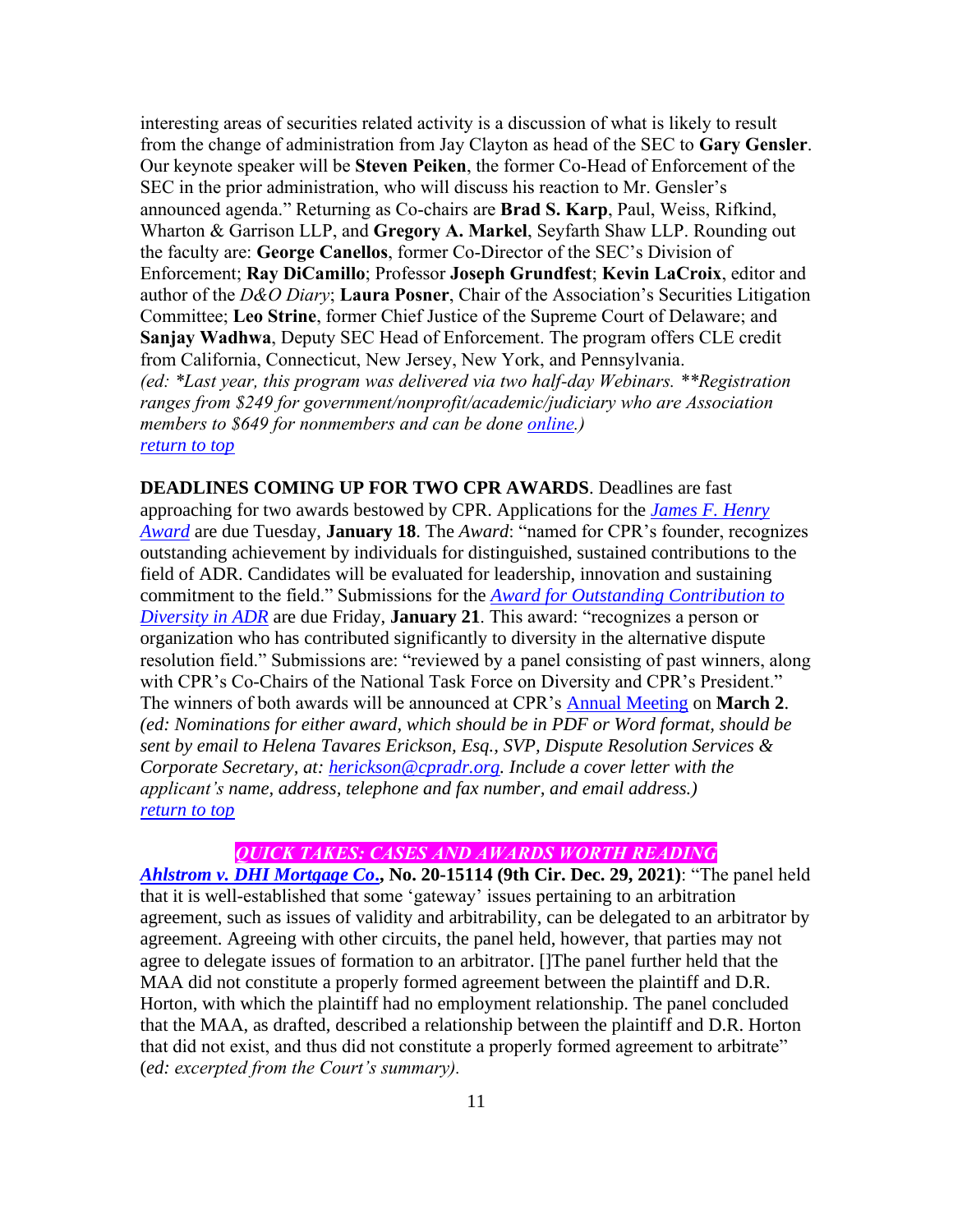*[Duncan v. International Markets Live, Inc.](https://cases.justia.com/federal/appellate-courts/ca8/20-3392/20-3392-2021-12-10.pdf?ts=1639153869),* **No. 20-3392 (11th Cir. Dec. 10, 2021) (***per curiam***)**: "Viewing the record in the light most favorable to Duncan, the district court found that material facts remain in dispute as to whether the parties agreed to arbitrate.[] The next step should have been to hold a trial. See 9 U.S.C. § 4…. Because [FAA] § 4 mandates that a trial be held to determine whether the parties entered a valid arbitration agreement, we remand this matter to the district court for further proceedings. See *Jin* [*[v. Parsons Corp.\]](https://casetext.com/case/jin-v-parsons-corp-1),* 966 F.3d at 827 (explaining that the arbitrability of a dispute is a 'gateway' issue and that 'the parties are entitled to have the correct venue—court or arbitration—established at the outset')."

*[Consumer Financial Protection Bureau v. The National Collegiate Master Student](https://www.govinfo.gov/content/pkg/USCOURTS-ded-1_17-cv-01323/pdf/USCOURTS-ded-1_17-cv-01323-4.pdf)  [Loan Trusts,](https://www.govinfo.gov/content/pkg/USCOURTS-ded-1_17-cv-01323/pdf/USCOURTS-ded-1_17-cv-01323-4.pdf)* **No. 1:17-cv-01323-SB (D. Del. Dec. 13, 2021)**: "Sometimes litigation is a moving target. Legal rules can change while the parties are battling it out. Earlier this year, the National Collegiate Student Loan Trusts successfully argued that the Consumer Financial Protection Bureau's suit against them was untimely. This Court dismissed the case without prejudice, relying on then prevailing precedent. But then the Supreme Court announced a new rule. And the CFPB renewed its suit. Applying the new rule, at least on the complaint before me, this case is timely. Plus, the Trusts say the CFPB lacks authority to sue them because they are not 'covered persons' under the Consumer Financial Protection Act. But they 'engaged in' servicing loans and collecting debt through their contractors, so they fall within the statute. I must thus let the CFPB's case proceed."

*[Garcia v. Expert Staffing West](https://scholar.google.com/scholar_case?case=9753563227586262455&hl=en&as_sdt=6&as_vis=1&oi=scholarr)***, No. B307371 (Calif. Ct. App. 2 Dec. 29, 2021)**:

"Respondent Roseana Garcia had an employment agreement with her former employers, appellants Essential Seasons and Cool-Pak, LLC. The agreement did not include an arbitration clause. After that employment ended, Garcia applied for work with appellant Expert Staffing West. As a part of her application for employment with Expert Staffing West, Garcia agreed to submit all disputes between them to arbitration. Her application was rejected.[] Garcia later joined an existing class action for wage and hour violations against all three appellants. She based her claims on her prior employment by Essential Seasons and Cool-Pak. The issue presented here is whether the arbitration agreement between Garcia and Expert Staffing West applies to disputes arising between Garcia and her former employers. We conclude that the arbitration clause between a job applicant and her prospective employer does not apply to disputes between the applicant and her former employers based on the existence of a business relationship between the prospective employer and the applicant's past employers." *(ed: An* Alert *h/t to Editorial Board member Peter R. Boutin, Esq., of Keesal, Young & Logan, for alerting us to this decision*.)

*[Drummond v. Bonaventure of Lacey,](https://cases.justia.com/washington/court-of-appeals-division-ii/2021-54273-1.pdf?ts=1639501793)* **No. 54273-1-II (Wash. Ct. App. II Dec. 14, 2021)**: "Bonaventure argues that the trial court erred when it concluded that [RCW](https://app.leg.wa.gov/rcw/default.aspx?cite=70.129.105)  [70.129.105](https://app.leg.wa.gov/rcw/default.aspx?cite=70.129.105) prohibited Bonaventure's arbitration agreement with Raymond and when it denied Bonaventure's motion to stay the beneficiaries' claim. The Estate responds that the arbitration agreement was prohibited because RCW 70.129.105 prohibits assisted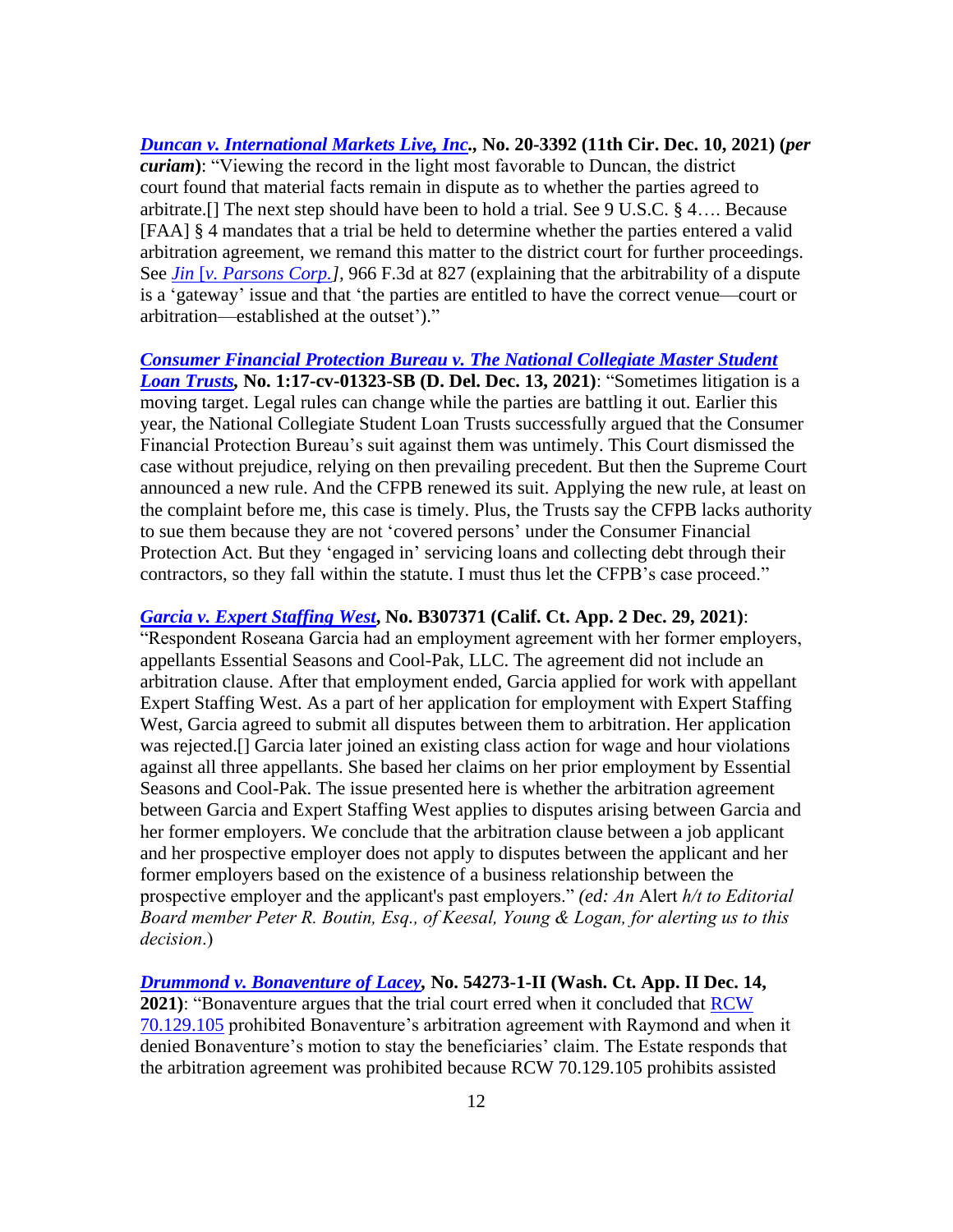living facilities from requesting that a resident waive a right set forth in chapter [70.129](https://apps.leg.wa.gov/rcw/default.aspx?cite=70.129)  [RCW,](https://apps.leg.wa.gov/rcw/default.aspx?cite=70.129) and the right to a jury trial is set forth in RCW 70.129.005. We conclude that RCW 70.129.005 does not set forth the right to a jury trial and therefore cannot be used as grounds to argue that RCW 70.129.105 prohibits Bonaventure's arbitration agreement with Raymond.... [Also], the Estate asks us to adopt an interpretation of the statute that would create a preemption problem under the FAA and *Kindred*, which would in turn violate the supremacy clause. If there is an alternative, we cannot choose an interpretation that renders a statute unconstitutional" (footnotes omitted; links added).

*[Cohen v. Prudential Investment](http://www.arbchek.com/files/pdf/20-04071.pdf) Management Services LLC***, FINRA ID No. 20-04071 (New York, NY, Nov. 24, 2021)**: A Majority-Public Panel explains why it has decided to deny a broker's request for reformation of his Form U5 record, finding that the information listed was not inaccurate, misleading, or defamatory in nature: "The Panel finds, and Claimant acknowledges, that the information he seeks to expunge is accurate. The Panel determined that the information is not misleading, nor is it defamatory or erroneous. The Panel also notes that the acts that led to Claimant's termination formed a pattern of repeated and regular behavior that ended only when he was confronted with it.... The Panel finds that it serves FINRA's purpose of maintaining the integrity of its reporting system for the benefit of the public to deny Claimant's request for expungement. *Provided courtesy of SAC's ARBchek facility [\(www.arbchek.com\)](http://www.arbchek.com/)*.

*[Abas v. Cetera Advisor Networks LLC](http://www.arbchek.com/files/pdf/19-01231.pdf)***, FINRA ID No. 19-01231 (Los Angeles, CA, Dec. 1, 2021)**: A broker alleging that Respondent broker-dealer interfered with his book of business by blocking the transfer of his clients' investment accounts loses his case, is held liable for the amount due and owing on a promissory note, and is ordered to pay the Respondent broker-dealer \$3,825 in monetary sanctions for discovery violations. *Provided courtesy of SAC's ARBchek facility [\(www.arbchek.com\)](http://www.arbchek.com/). [return to top](#page-0-0)*

<span id="page-12-0"></span>*ARTICLES OF INTEREST: RECENT NEWS FROM THE ADR FRONT* **S. Denis, M. L. Kozora, M. Li, and J. Sokobin,** *[The Selection of Claims in Securities](https://www.finra.org/sites/default/files/2021-12/Selection-of-Claims-in-Securities-Arbitration%20-or-Settlement-A-Text-Based-Analysis.pdf)  [Arbitration for Settlement: A Text-Based Analysis,](https://www.finra.org/sites/default/files/2021-12/Selection-of-Claims-in-Securities-Arbitration%20-or-Settlement-A-Text-Based-Analysis.pdf)* **FINRA Office of the Chief Economist (Dec. 31, 2021)**: "This [59-page] paper develops text-based measures of case strength and similarity using Statements of Claims filed in securities arbitration concerning investments in Puerto Rico municipal bonds to predict arbitration outcomes. We find that stronger customer claims and claims more similar to previous claims are more likely to settle than result in an award. These claims are also associated with higher total customer payout, including both settlements and awards. Our findings offer unique insights into the role of settlements as an alternative method of dispute resolution, and the selection bias associated with claims which result in an award."

And from the [summary:](https://www.finra.org/sites/default/files/2021-12/OCE-Working-Paper-Summary.pdf) "Arbitration is an important way for customers to resolve securities disputes with industry parties. Our study suggests that securities arbitration helps facilitate settlements between parties and recompenses claimants based on the merits. For example, the ability of customers to evidence the liability of industry parties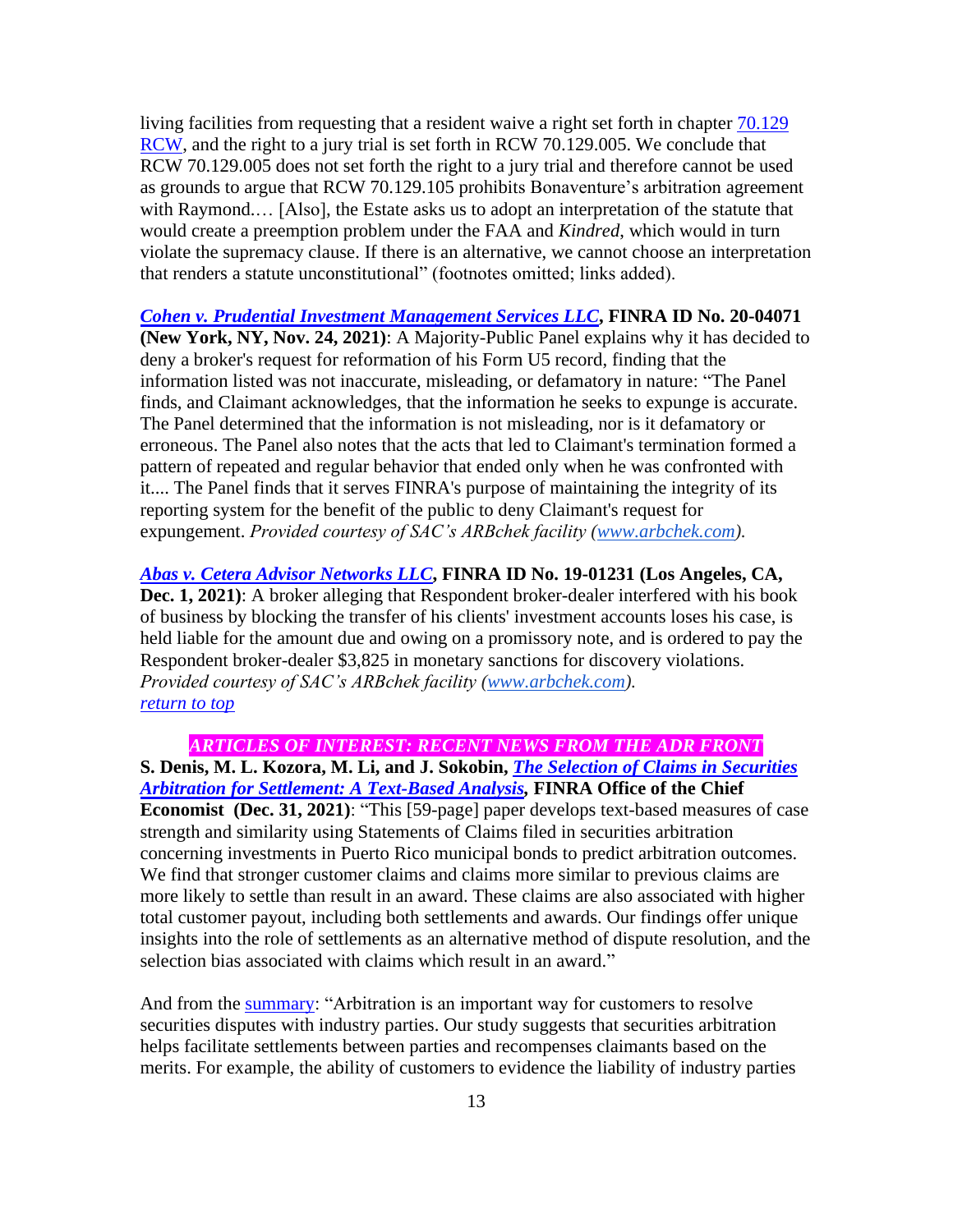positively relates to the payout they receive. In addition, parties are more likely to settle a claim and forego an award when it is more beneficial for the industry party to settle or the parties are better able to negotiate a settlement amount. In general, the findings also suggest that cases that settle may share different characteristics from those cases that instead result in an award. As all prior studies on securities arbitration concern cases that result in an award, our research suggests that inferences made from just those cases may be subject to a severe selection bias."

# *[The Chief Justice's 2021 Year-End Report](https://www.supremecourt.gov/publicinfo/year-end/2021year-endreport.pdf)***, U.S. Supreme Court (Jan. 3, 2022)**.

*[Finra Arb Panel Denies \\$500K Claim Over UBS In-House Options Strategy](https://www.financialadvisoriq.com/c/3450644/436644/finra_panel_denies_claim_over_house_options_strategy),* **Financial Advisor IQ (Jan. 4, 2022)**: "UBS has prevailed in yet another arbitration claim related to alleged unsuitability of one of its in-house investment strategies…. [T]he arbitrators also denied the Farrells' claims, writing that the YES investment 'was not unsuitable.' UBS' YES program has been the target of several arbitration claims. Arbitrators have gone both ways, In some cases ruling in favor of the company and dismissing the claims. Some panels, however, have ordered UBS to pay hundreds of thousands of dollars and denied the firm's expungement requests." See: *[Farrell et al v. UBS Financial Services Inc](https://www.finra.org/sites/default/files/aao_documents/19-02728.pdf)*., FINRA ID No. 19-02728 (Dallas, TX, Dec. 30, 2021): "The claim, allegation, or information is factually impossible or clearly erroneous. The Panel has made the above Rule 2080 finding based on the following reasons: The investment was not unsuitable. It was adequately explained to the customer. There were no misrepresentations and there were no omissions that would have changed the outcome of the case."

*[Credit Suisse Ordered to Pay \\$10M+ to Brokers Over Deferred Pay,](https://www.financialadvisoriq.com/c/3452164/436624/credit_suisse_ordered_brokers_over_deferred?referrer_module=sideBarHeadlines)* **Financial Advisor IQ (Jan. 5, 2022)**: "A Financial Industry Regulatory Authority arbitration panel has ordered Credit Suisse to pay millions of dollars in a claim brought by several former brokers who accused the firm of breaching its obligation to them when it exited its U.S. brokerage business in 2015…. In all, the brokers eventually sought between around \$6.7 million and \$6.4 million in compensatory damages, between \$3.7 million and \$4.0 million in interest and approximately \$1.2 million in lawyers' fees, Finra says." See: *[Prezzano et al v. Credit Suisse Securities \(USA\) LLC,](https://www.finra.org/sites/default/files/aao_documents/19-02974.pdf)* FINRA ID No. 19-02974 (Los Angeles, CA, Dec. 23, 2021).

# *[FINRA Panel Slams Credit Suisse for Failing to Pay Deferred Comp to Ex-Brokers](https://www.thinkadvisor.com/2022/01/06/finra-panel-slams-credit-suisse-for-failing-to-pay-deferred-comp-to-ex-brokers/)***,**

**ThinkAdvisor (Jan. 6, 2022)**: "A Financial Industry Regulatory Authority arbitration panel ruled that Credit Suisse must pay a group of seven former brokers of the firm a total of \$5.2 million in compensatory damages, plus interest, legal fees and other costs.[] The company's ex-brokers had alleged the firm breached its obligations to them by not paying deferred compensation after Credit Suisse shut down its U.S. brokerage business in 2015.[] The FINRA panel, made up of two public arbitrators and one industry arbitrator, ordered the firm to pay, in addition to the compensatory damages, 10% interest on those damages for each year since their dates of departure from Credit Suisse in 2015.[] The firm must also pay \$1.1 million in attorneys' fees, over \$120,000 in hearing session fees, and \$86,000 in other costs, according to the decision that was posted on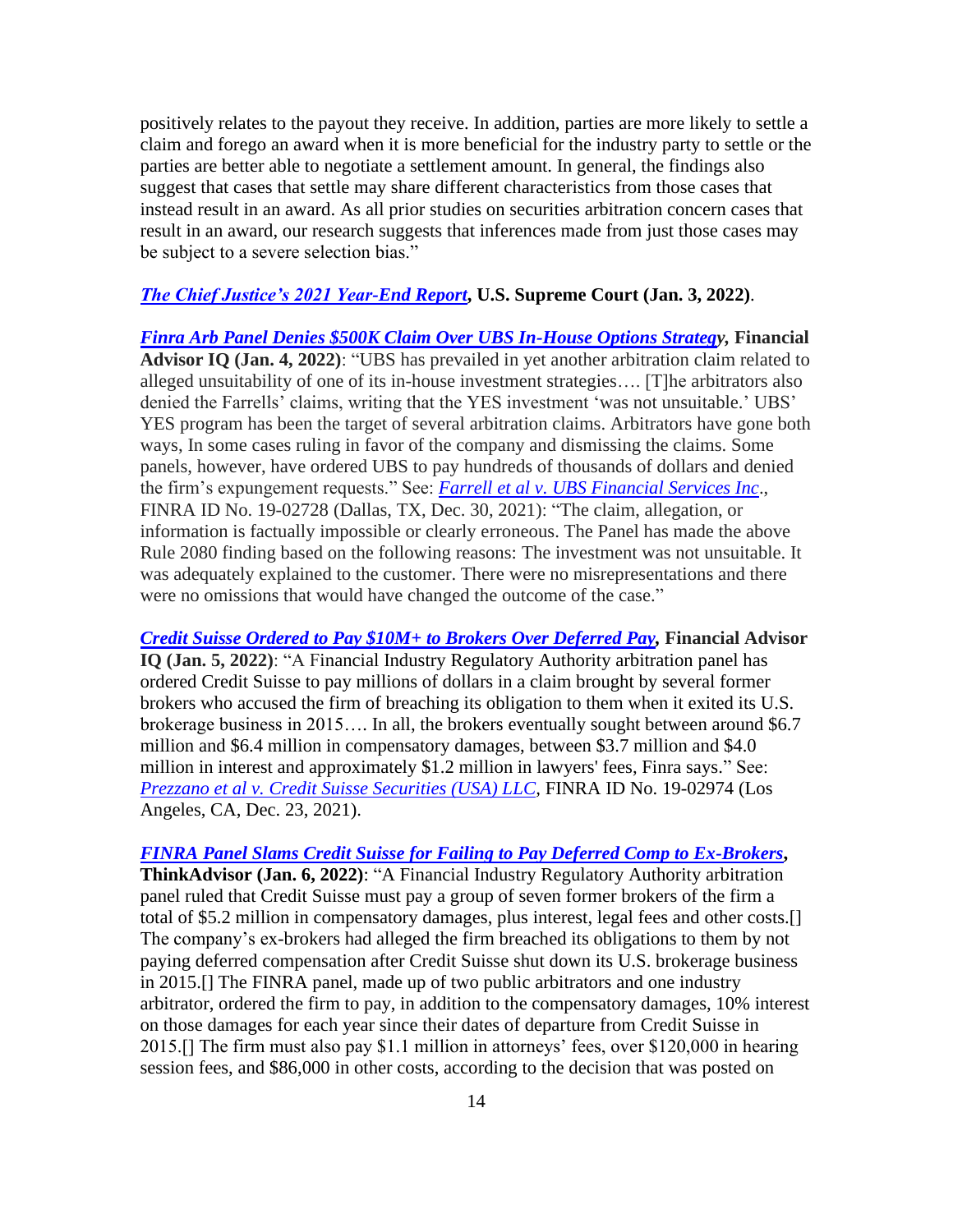FINRA's website on Dec. 23." See: *[Prezzano et al v. Credit Suisse Securities \(USA\) LLC,](https://www.finra.org/sites/default/files/aao_documents/19-02974.pdf)*  FINRA ID No. 19-02974 (Los Angeles, CA, Dec. 23, 2021).

*[SEC Awards Over \\$13 Million To Whistleblower](https://www.sec.gov/news/press-release/2022-2),* **www.sec.gov (Jan. 6, 2022**): "The Securities and Exchange Commission today announced an award of more than \$13 million to a whistleblower whose information and assistance prompted the opening of an investigation and significantly contributed to the success of an SEC enforcement action.[] The whistleblower promptly alerted SEC staff to an ongoing fraud and provided extensive assistance to SEC staff by meeting in person and helping the staff understand the mechanics of the fraudulent scheme. The whistleblower's information also helped the Commission obtain emergency relief to minimize investor losses." *[return to top](#page-0-0)*

# *DID YOU KNOW?*

<span id="page-14-0"></span>**FULL YEAR 2021 BACK ISSUES OF THE** *ALERT* **ARE NOW LIVE ON OUR WEBSITE.** During our end-of-year hiatus we posted back issues of the *Alert* for 2021. They are available free of charge [here](https://secarbalert.com/wp-content/uploads/2022/01/SAA-Back-Issues-2021-FULL-YEAR.pdf) or at [https://secarbalert.com/wp](https://secarbalert.com/wp-content/uploads/2022/01/SAA-Back-Issues-2021-FULL-YEAR.pdf)[content/uploads/2022/01/SAA-Back-Issues-2021-FULL-YEAR.pdf.](https://secarbalert.com/wp-content/uploads/2022/01/SAA-Back-Issues-2021-FULL-YEAR.pdf) *[return to top](#page-0-0)*